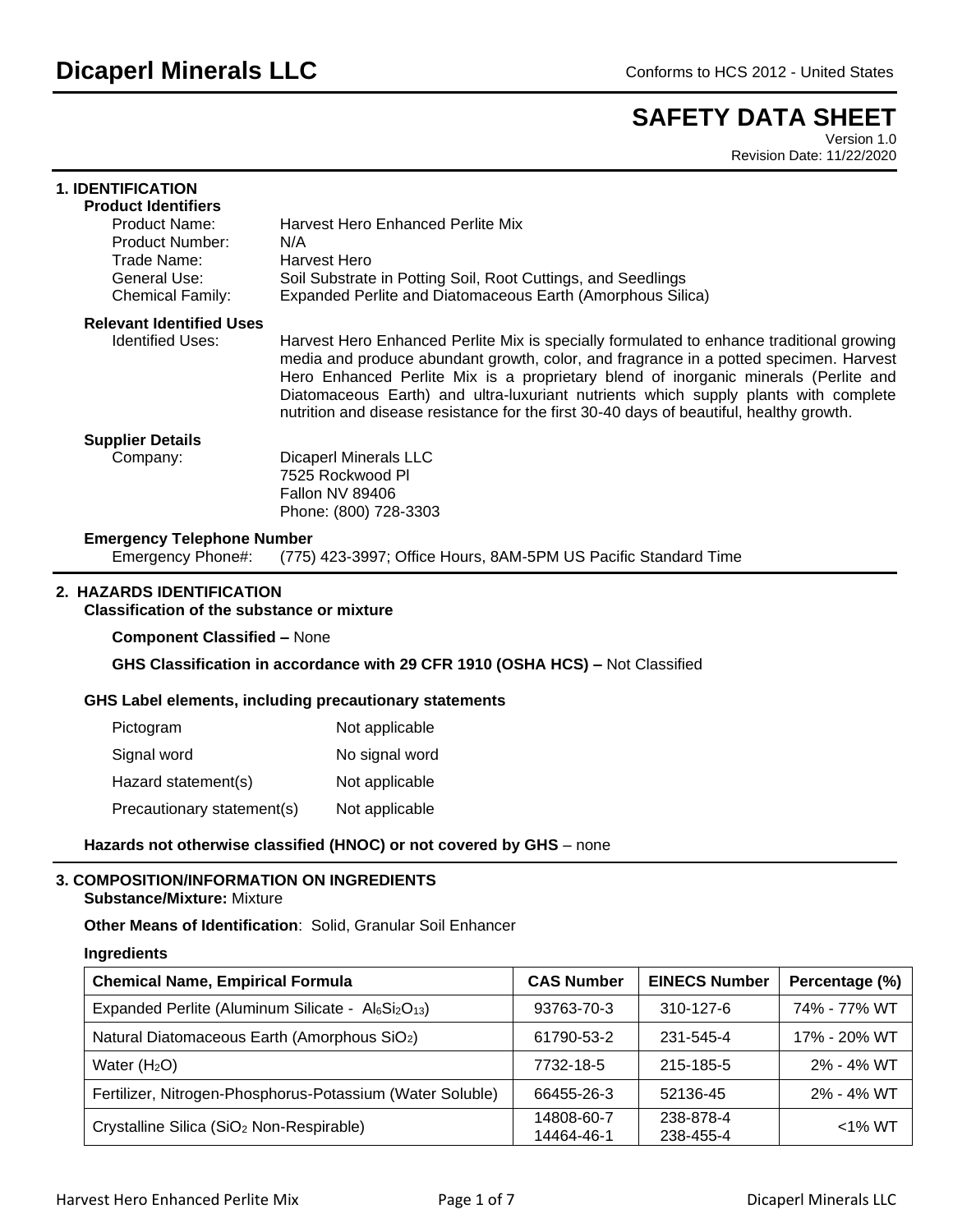### **Hazardous Components**

Per XRC(M) analysis, which combines the analytical capabilities of X-Ray Diffraction (X), Raman Spectroscopy (R) Computer Controlled Scanning Electron Microscopy/Energy Dispersive Spectroscopy (C) and Inductively Coupled Plasma/Atomic Emission Spectrophotometry (M) to conduct particle-by-particle inter-instrumental physicochemical/mineralogical analysis – any naturally occurring Crystalline Silica that may exist in this product is inextricably bound, biologically/environmentally unavailable and at de minimis concentration. Thus, in its current and anticipated future physical state, this product is incapable of causing toxicologically relevant Crystalline Silica exposure under either normal conditions of use or in extreme upset scenarios.

#### **Additional Information**

Per the scientific results of material characterization testing conducted on the earthen components of this mixture, there are no additional ingredients present at significant levels within this product and based on the best available information, any naturally occurring trace level impurities that might exist are not at concentration levels capable of triggering detection or classification and hence, are not reportable within this section. Therefore, any and all trace level components have been excluded from reporting and classification as either a health or environmental hazard.

#### **4. FIRST AID MEASURES**

#### **Description of Necessary First Aid Measures**

**Eye Contact:** In case of eye contact, flush eyes with water. If necessary, seek medical attention.

**Inhalation:** If adverse effects occur, remove to uncontaminated area. If not breathing, give artificial respiration or oxygen by qualified personnel. Seek immediate medical attention.

**Skin Contact:** Use good hygiene practices including washing of skin with soap and water. If irritation occurs, seek medical attention.

**Ingestion:** Not an anticipated route of exposure. If a large amount is swallowed, get medical attention.

#### **Most Important Symptoms/Effects, Acute and Delayed**

#### **Potential Acute Health Effects**

| Eye Contact                                                                                                 | No known significant effects or critical hazards                                                                                                                                                             |
|-------------------------------------------------------------------------------------------------------------|--------------------------------------------------------------------------------------------------------------------------------------------------------------------------------------------------------------|
| Inhalation                                                                                                  | No known significant effects or critical hazards                                                                                                                                                             |
| <b>Skin Contact</b>                                                                                         | No known significant effects or critical hazards                                                                                                                                                             |
| Ingestion                                                                                                   | No known significant effects or critical hazards                                                                                                                                                             |
| <b>Over-Exposure Signs/Symptoms</b><br><b>Eye Contact</b><br>Inhalation<br><b>Skin Contact</b><br>Ingestion | No known significant effects or critical hazards<br>No known significant effects or critical hazards<br>No known significant effects or critical hazards<br>No known significant effects or critical hazards |

**Indication of any Immediate Medical Attention and Special Treatment Needed**

Treat symptomatically. Seek medical care if large quantities have been ingested or inhaled.

## **5. FIREFIGHTING MEASURES**

## **Suitable Extinguishing Media**

Use an extinguishing agent suitable for the surrounding fire.

#### **Unsuitable Extinguishing Media**

None Known

## **Special Hazards Arising from the Chemical**

No specific fire or explosion hazard

#### **Hazardous Thermal Decomposition Products** None Known

**Special Protective Actions for Firefighters** No special measures are required

#### **Special Protective Equipment for Firefighters**

Fire-fighters should wear protective equipment appropriate to the fire hazard which exists.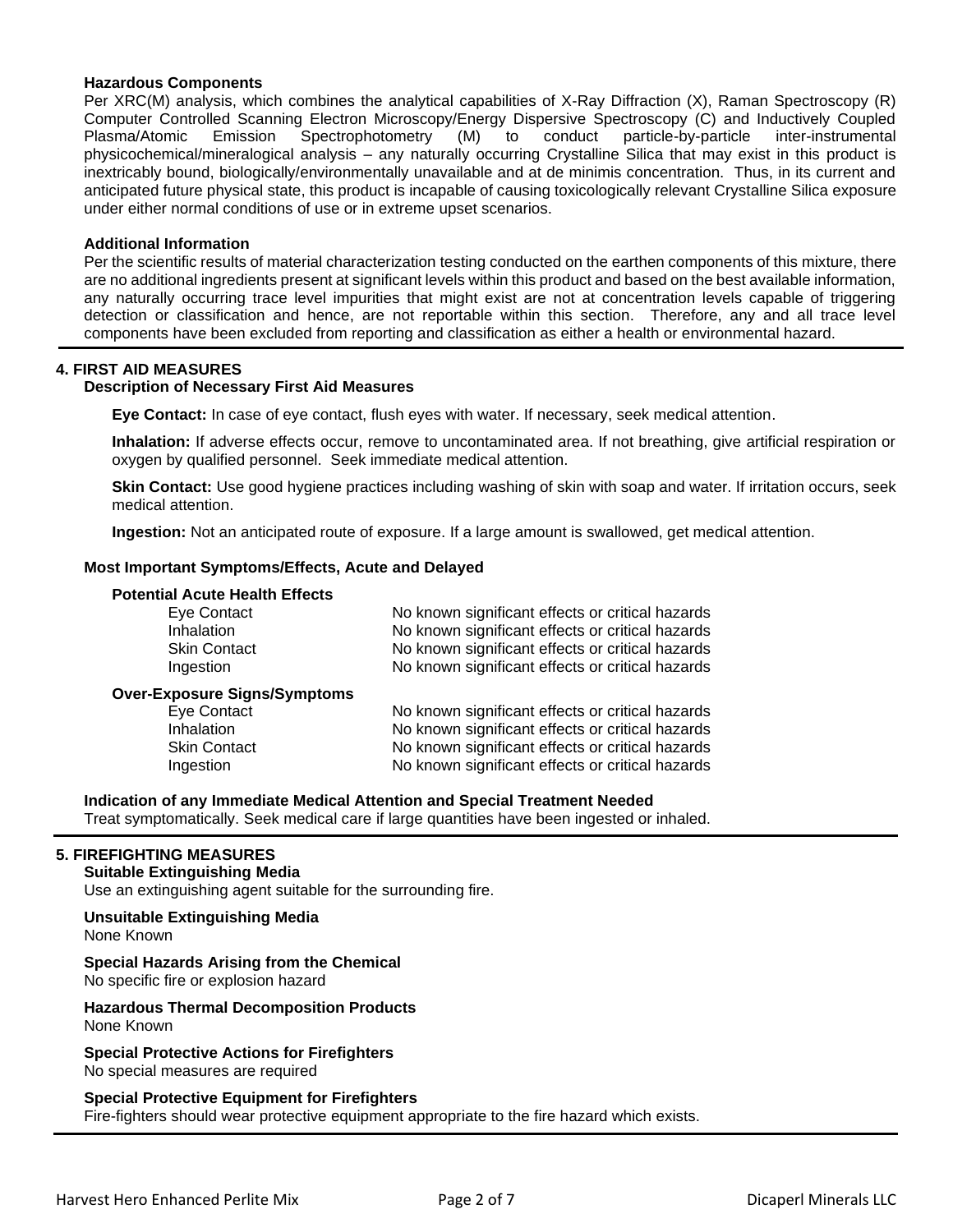## **6. ACCIDENTAL RELEASE MEASURES**

#### **Personal Precautions, Protective Equipment and Emergency Procedures**

#### **For Non-Emergency Personnel**

Products are primarily naturally occurring earthen materials. No special precautions are known.

#### **For Emergency Responders**

Products are primarily naturally occurring earthen materials. No special precautions are known.

#### **Environmental Precautions**

Products are primarily naturally occurring earthen materials. No special precautions are known.

#### **Methods and Material for Containment and Cleaning Up** Handle wastes in accordance with local requirements.

## **7. HANDLING AND STORAGE**

#### **Precautions for Safe Handling**

Wear personal protective equipment in accordance with those recommendations provided in Section 8. Use good hygiene practices and wash hands and face before eating, drinking or conducting personal hygiene. Reduce contamination from clothing and protective equipment before entering eating areas.

## **Conditions for Safe Storage, Including any Incompatibilities**

Store in accordance with local regulations.

## **8. EXPOSURE CONTROLS/PERSONAL PROTECTION**

**Occupational Exposure Limits (General Dusts):**

| OSHA (PEL): | 15 mg/m3 (TWA, total particulates, not otherwise regulated)     |
|-------------|-----------------------------------------------------------------|
|             | 5 mg.m3 (TWA, respirable particulates, not otherwise regulated) |

| ACGIH (TLV): | 10 mg/m3 (TWA, inhalable particulates, not otherwise regulated) |
|--------------|-----------------------------------------------------------------|
|              | 3 mg/m3 (TWA, respirable particulates, not otherwise regulated) |

#### **Engineering Controls:**

Observe occupational exposure limits and provide local ventilation as necessary to control dust inhalation.

#### **Personal Protection:**

**Hygiene Measures:** No specific recommendation made, but good hygiene practices are advised. Wash hands, forearms and face after handling products and prior to eating, smoking, and using the lavatory.

**Eye/Face Protection:** Wear eye protection where excessive eye contact may occur. Provide eyewash station.

**Skin and Body Protection:** Follow good Industrial Hygiene practices. Wash hands at the end of each work shift and before eating, smoking, and personal hygiene.

**Respiratory Protection:** No specific recommendations made, but respiratory protection must be used where general dust levels exceed occupational exposure limits. If desired, appropriate respiratory protection may be utilized in high dust conditions and affected work areas.

## **9. PHYSICAL AND CHEMICAL PROPERTIES**

| <b>Physical state:</b>                     | Solid (Loose, Granular) |
|--------------------------------------------|-------------------------|
| Color:                                     | Off White               |
| Upper/lower flammability/explosive limits: | Not Applicable          |
| Odor:                                      | Earthy                  |
| Odor threshold:                            | Unknown                 |
| Vapor pressure:                            | Not Applicable          |
| Vapor density:                             | Not Applicable          |
| <b>VOC Content:</b>                        | None, As Produced       |
| <b>Viscosity:</b>                          | Not Applicable          |
| pH:                                        | $5 - 10$                |
| <b>Specific Gravity:</b>                   | $2.2 - 2.4$ (Water = 1) |
| <b>Melting/Freezing point:</b>             | Not Applicable          |
| Solubility(ies)                            | Negligible (Water)      |
| Initial boiling point and boiling range:   | Not Available           |
| Partition coefficient: n-octanol/water:    | Not Available           |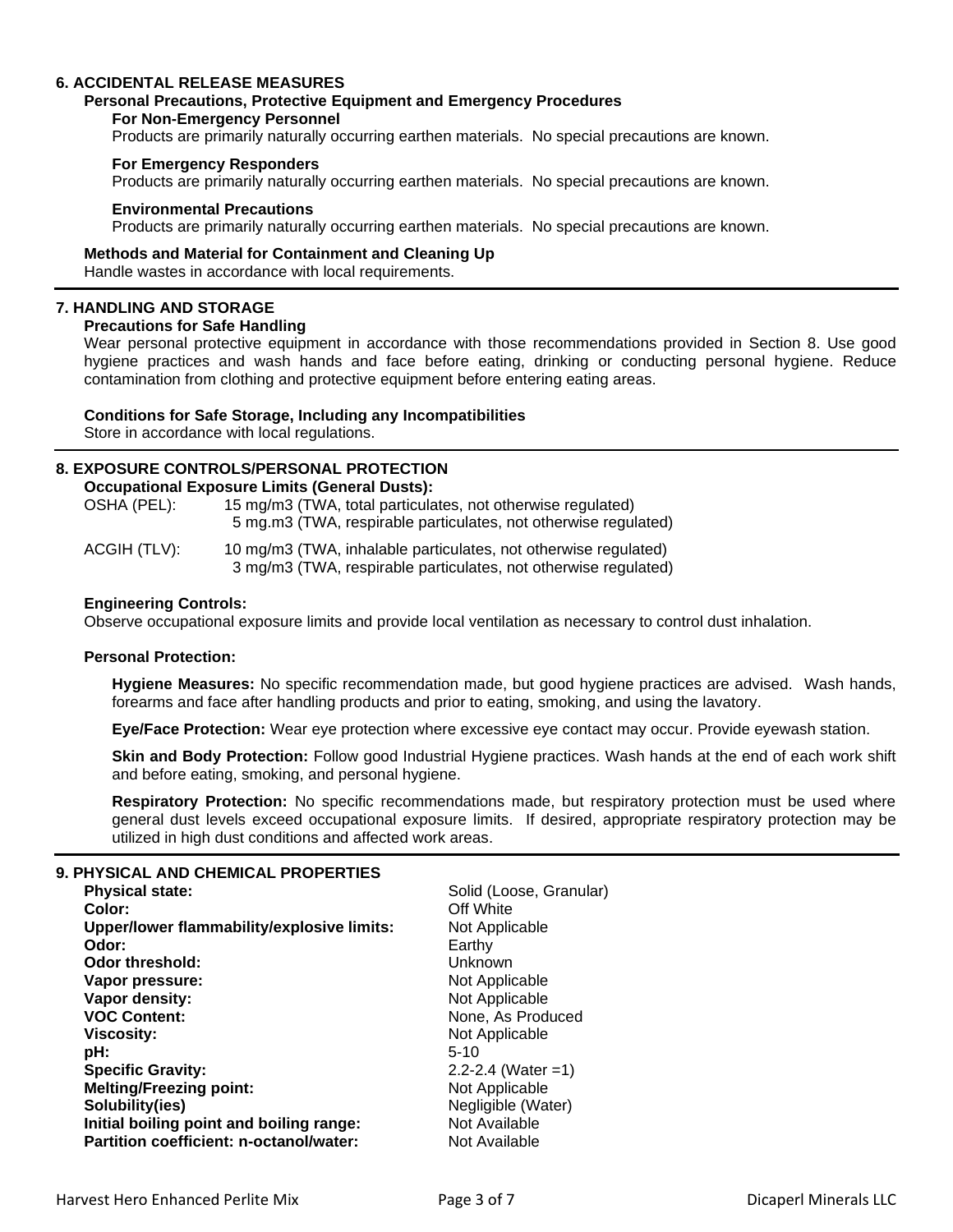## **10. STABILITY AND REACTIVITY**

#### **Reactivity**

Stable under normal temperature conditions.

#### **Chemical Stability**

Stable under normal storage and handling conditions.

## **Possibility of Hazardous Reactions**

None known under normal conditions of storage and use.

## **Conditions to Avoid** *(e.g., static discharge, shock, or vibration)*

None known under normal conditions of storage and use.

#### **Incompatible Materials**

None known under normal conditions of storage and use.

#### **Hazardous Decomposition Products**

None known under normal conditions of storage and use.

#### **11. TOXICOLOGICAL INFORMATION Information on Toxicological Effects**

**Acute Toxicity:** This product is not classified.

**Irritation/Corrosion:** This product is not classified.

**Sensitization:** This product is not classified.

**Mutagenicity:** This product is not classified.

**Carcinogenicity:** This product is not classified

**Reproductive Toxicity:** This product is not classified.

**Teratogenicity:** This product is not classified.

**Specific Target Organ Toxicity (Single Exposure):** This product is not classified

**Specific Target Organ Toxicity (Repeated Exposure):** This product is not classified

**Aspiration Hazard:** This product is not classified.

### **Information on the Likely Routes of Exposure** (Dermal Contact, Eye Contact, Inhalation, Ingestion)

## **Potential Acute Health Effects**

**Eye Contact:** No known significant health effects or critical hazards.

**Inhalation:** No known significant health effects or critical hazards.

**Skin Contact:** No known significant health effects or critical hazards.

**Ingestion:** No known significant health effects or critical hazards.

## **Symptoms Related to the Physical, Chemical and Toxicological Characteristics**

**Eye Contact:** No known significant health effects or critical hazards.

**Inhalation:** No known significant health effects or critical hazards.

**Skin Contact:** No known significant health effects or critical hazards.

**Ingestion:** No known significant health effects or critical hazards.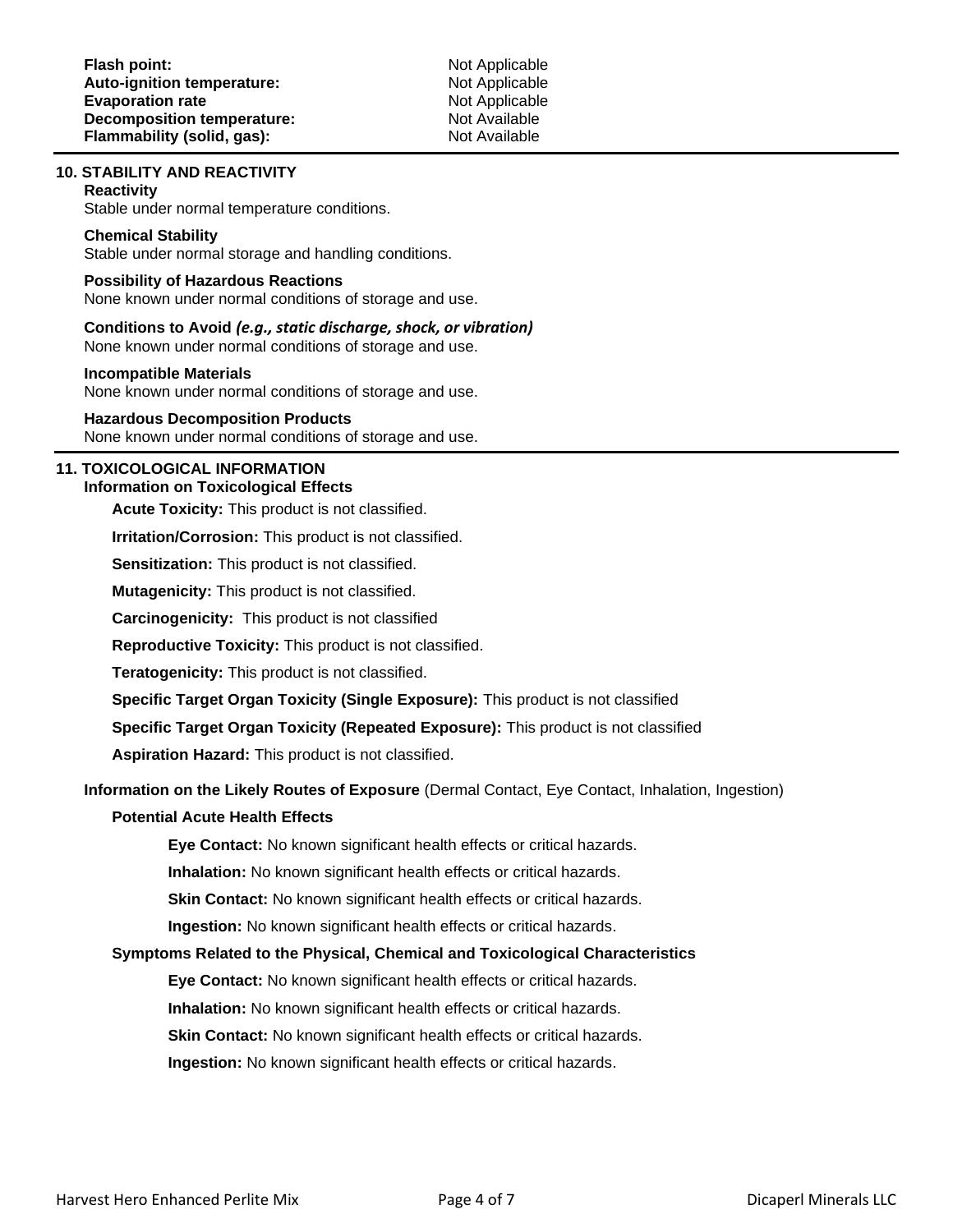## **Delayed and Immediate Effects and Also Chronic Effects from Short and Long Term Exposure**

## **Short Term Exposure**

**Potential Immediate Effects:** No known significant health effects or critical hazards.

**Potential Delayed Effects:** No known significant health effects or critical hazards.

## **Long Term Exposure**

**Potential Immediate Effects:** No known significant effects or critical hazards.

**Potential Delayed Effects:** No known significant effects or critical hazards.

## **Potential Chronic Health Effects**

**General:** No known significant effects or critical hazards.

**Carcinogenicity:** No known significant effects or critical hazards.

**Mutagenicity:** No known significant effects or critical hazards.

**Teratogenicity:** No known significant effects or critical hazards.

**Developmental Effects:** No known significant effects or critical hazards.

**Fertility Effects:** No known significant effects or critical hazards.

## **Numerical Measures of Toxicity**

**Acute Toxicity Estimates:** No data available for this product.

**Toxicity:** No data available for this product.

**Persistence and Degradability:** No data available for this product.

**Bioaccumulative Potential:** No data available for this product.

**Mobility in Soil (Soil/Water Partition Coefficient):** No data available for this product.

## **Other Adverse Effects:** None known

## **12. ECOLOGICAL INFORMATION**

#### **Ecotoxicity**

Not regarded as dangerous for the environment.

## **Acute Fish Toxicity**

Not considered toxic to fish.

## **Persistence and Degradability**

These products are not readily biodegradable.

## **Bioaccumulative Potential**

These products are not bioaccumulating.

#### **Mobility in Soil**

Not relevant, due to the form of the products.

## **Other Adverse Effects**

None. The primary components in this product generally represent heat processed naturally occurring earthen and inert material which do not constitute a known health hazard and are non-combustible.

## **13. DISPOSAL CONSIDERATIONS**

## **Waste Treatment Methods**

Dispose of waste and residues in accordance with local and national environmental requirements.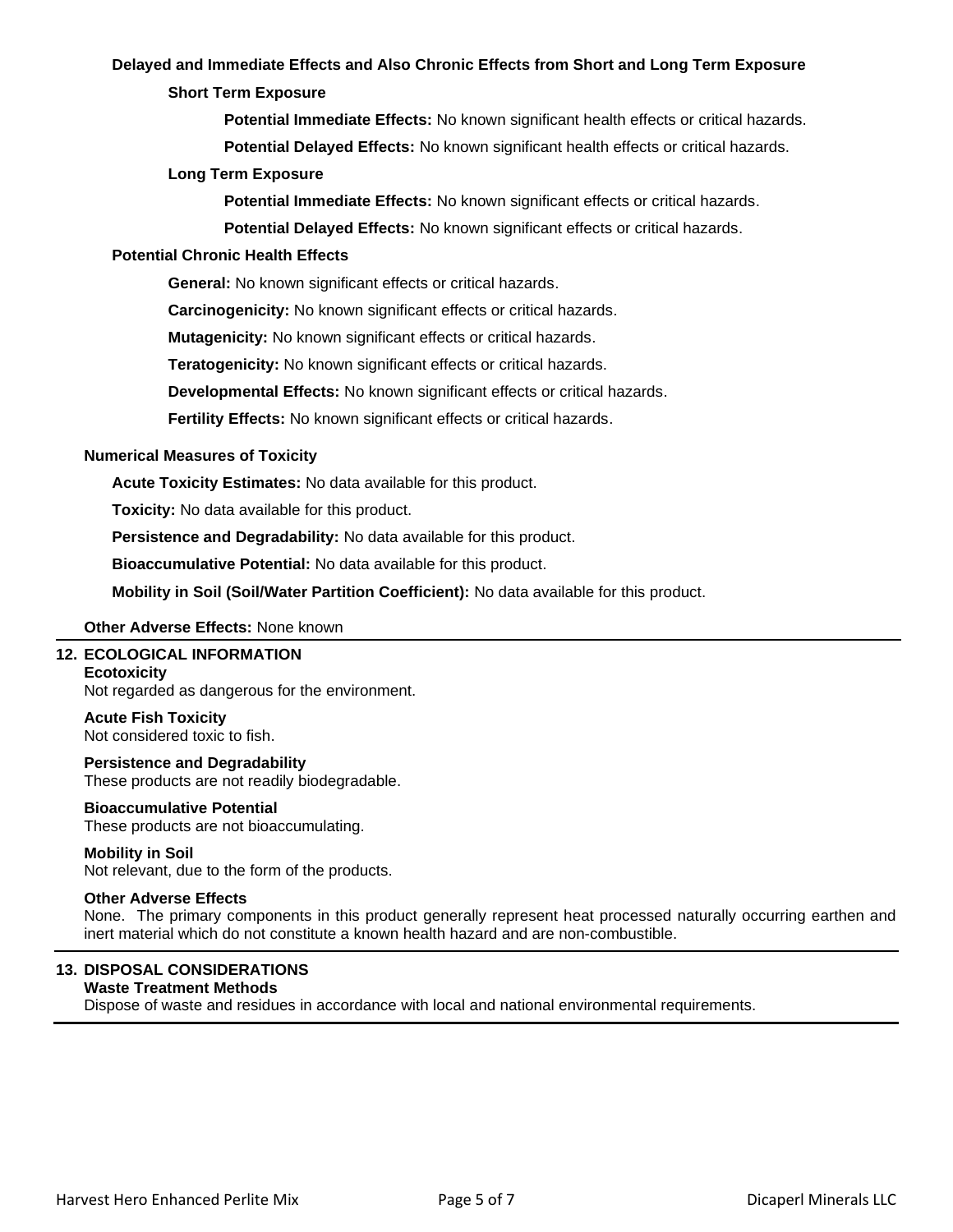## **14. TRANSPORT INFORMATION**

|                                          | <b>DOT Classification</b> | <b>IMDG</b>   | <b>IATA</b>   |
|------------------------------------------|---------------------------|---------------|---------------|
| <b>UN Number</b>                         | Not Regulated             | Not Regulated | Not Regulated |
| <b>UN Proper</b><br><b>Shipping Name</b> | $\overline{\phantom{m}}$  | $- -$         | $- -$         |
| <b>Transport Hazard</b><br>Class(es)     | $- -$                     | --            | --            |
| <b>Packing Group</b>                     | $\overline{\phantom{m}}$  | --            | --            |
| <b>Environmental</b><br><b>Hazards</b>   | No                        | No.           | No.           |

**AERG:** Not applicable

## **Transport in Bulk According to Annex II of MARPOL 73/78 and the IBC Code:** Not applicable.

## **Special Precautions for User:** Not applicable

**Additional Information:** Non-bulk packages of this product are not regulated as hazardous materials. This product is not regulated as a hazardous material when transported in sizes of ≤5 L or ≤5 kg, provided the packaging meets general provisions of DOT §§ 173.24 and 173.24a; IMDG 4.1.1.1, 4.1.1.2 and 4.1.1. 4 to 4.1.1.8.; and IATA 5.0.2.4.1, 5.0.2.6.1.1 and 5.0.2.8.

### **15. REGULATORY INFORMATION US Federal Regulations**

**TSCA 8(a) PAIR** Not determined

**TSCA 8(a) CDR Exempt/Partial exemption** Not determined

**United States Inventory (TSCA 8b)** All components are listed or exempted

**Clean Air Act Section 112(b) Hazardous Air Pollutants (HAP's)** Not listed

**Clean Air Act Section 602 Class I Substances** Not listed

**Clean Air Act Section 602 Class II Substances** Not listed

**DEA List I Chemicals (Precursor Chemicals)** Not Listed

**DEA List II Chemicals (Essential Chemicals)** Not Listed

**SARA 302/304 - Composition/Information on Ingredients** No products were found

**SARA 313/304 RQ** Not Applicable

**SARA 311/312 - Classification** Not applicable

## **SARA 313**

Not applicable. This product does not contain chemicals subject to SARA Title III Section 313 Reporting requirements.